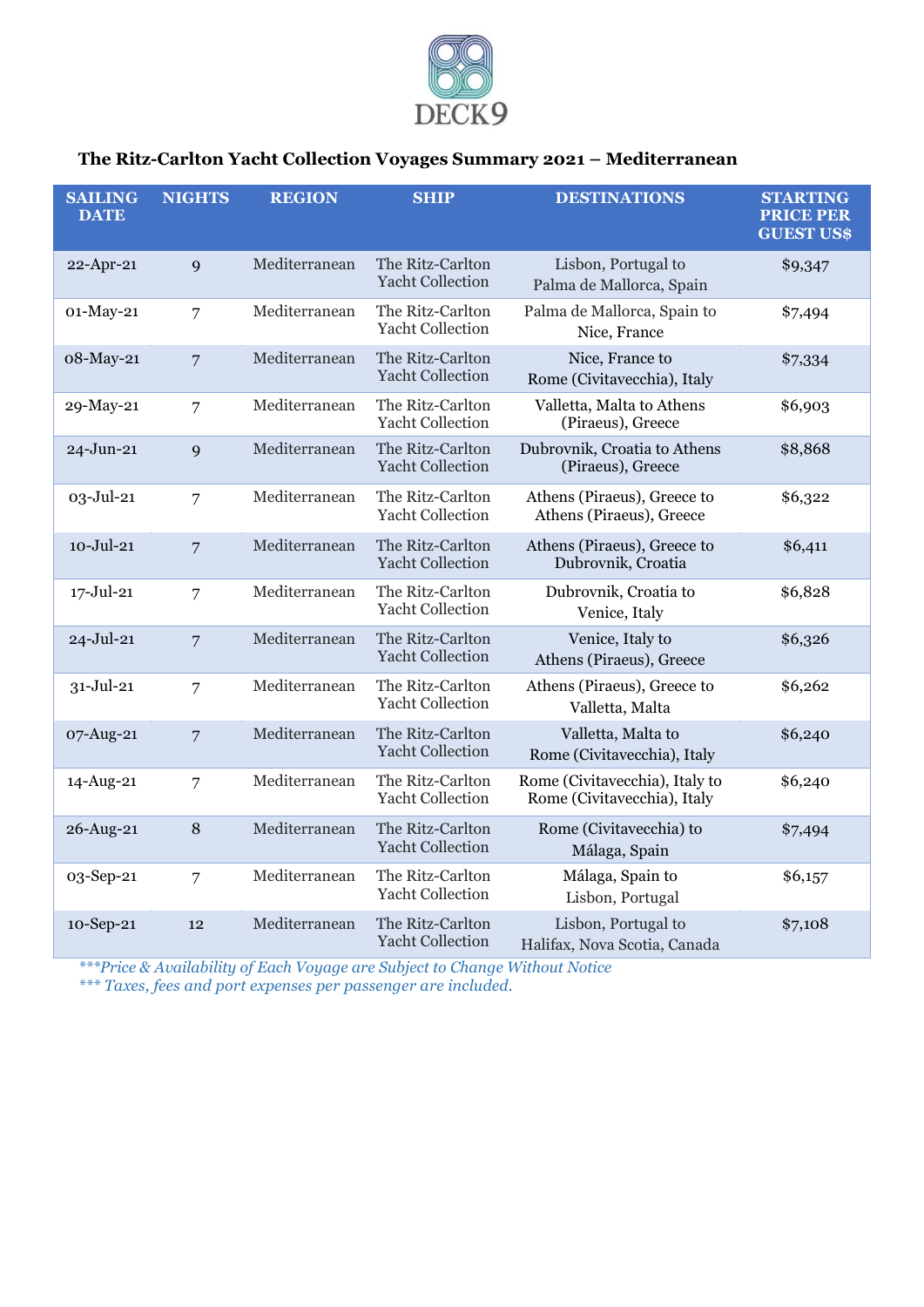

## **The Ritz-Carlton Yacht Collection Voyages Summary 2020 & 2021 – Transatlantic**

| <b>SAILING</b><br><b>DATE</b> | <b>NIGHTS</b> | <b>REGION</b>        | <b>SHIP</b>                                 | <b>DESTINATIONS</b>                                     | <b>STARTING</b><br><b>PRICE PER</b><br><b>GUEST US\$</b> |
|-------------------------------|---------------|----------------------|---------------------------------------------|---------------------------------------------------------|----------------------------------------------------------|
| $10$ -Apr-21                  | 12            | Transatlantic        | The Ritz-Carlton<br><b>Yacht Collection</b> | Halifax, Nova Scotia, Canada to<br>Bridgetown, Barbados | \$7,030                                                  |
| $10$ -Sep-21                  | 12            | <b>Transatlantic</b> | The Ritz-Carlton<br><b>Yacht Collection</b> | Bridgetown, Barbados to<br>Halifax, Nova Scotia, Canada | \$7,108                                                  |

*\*\*\*Price & Availability of Each Voyage are Subject to Change Without Notice*

*\*\*\* Taxes, fees and port expenses per passenger are included.*

#### **The Ritz-Carlton Yacht Collection Voyages Summary 2021 – Northern Europe & Baltic**

| <b>SAILING</b><br><b>DATE</b> | <b>NIGHTS</b> | <b>REGION</b>                      | <b>SHIP</b>                                 | <b>DESTINATIONS</b>                                          | <b>STARTING</b><br><b>PRICE PER</b><br><b>GUEST US\$</b> |
|-------------------------------|---------------|------------------------------------|---------------------------------------------|--------------------------------------------------------------|----------------------------------------------------------|
| 28-Aug-21                     | 8             | Northern<br>Europe & Baltic        | The Ritz-Carlton<br><b>Yacht Collection</b> | Edinburgh, Scotland, United<br>Kingdom to Reykjavik, Iceland | \$6,762                                                  |
| $12$ -Sep-21                  | 14            | <b>Northern</b><br>Europe & Baltic | The Ritz-Carlton<br><b>Yacht Collection</b> | Reykjavik, Iceland to Halifax,<br>Nova Scotia, Canada        | \$8,446                                                  |

*\*\*\*Price & Availability of Each Voyage are Subject to Change Without Notice \*\*\* Taxes, fees and port expenses per passenger are included.*

## **The Ritz-Carlton Yacht Collection Voyages Summary 2020 & 2021 – Canada & New England**

| <b>SAILING</b><br><b>DATE</b> | <b>NIGHTS</b> | <b>REGION</b>           | <b>SHIP</b>                                 | <b>DESTINATIONS</b>                                                                  | <b>STARTING</b><br><b>PRICE PER</b><br><b>GUEST US\$</b> |
|-------------------------------|---------------|-------------------------|---------------------------------------------|--------------------------------------------------------------------------------------|----------------------------------------------------------|
| 10-Sep-21                     | 12            | Canada & New<br>England | The Ritz-Carlton<br><b>Yacht Collection</b> | Lisbon, Portugal to<br>Halifax, Nova Scotia, Canada                                  | \$7,108                                                  |
| 22-Sep-21                     | 7             | Canada & New<br>England | The Ritz-Carlton<br><b>Yacht Collection</b> | Halifax, Nova Scotia, Canada to<br>Boston, Massachusetts, USA                        | \$6,458                                                  |
| 29-Sep-21                     | 11            | Canada & New<br>England | The Ritz-Carlton<br><b>Yacht Collection</b> | Boston, Massachusetts, USA to<br>Montreal, Quebec, Canada                            | \$9,724                                                  |
| $10 - Oct-21$                 | 12            | Canada & New<br>England | The Ritz-Carlton<br><b>Yacht Collection</b> | Montreal, Quebec, Canada to<br>Halifax, Nova Scotia, Canada                          | \$10,475                                                 |
| $22 - Oct-21$                 | 12            | Canada & New<br>England | The Ritz-Carlton<br><b>Yacht Collection</b> | Halifax, Nova Scotia, Canada to<br>Fort Lauderdale, Florida, United<br><b>States</b> | \$9,219                                                  |

*\*\*\*Price & Availability of Each Voyage are Subject to Change Without Notice*

*\*\*\* Taxes, fees and port expenses per passenger are included.*